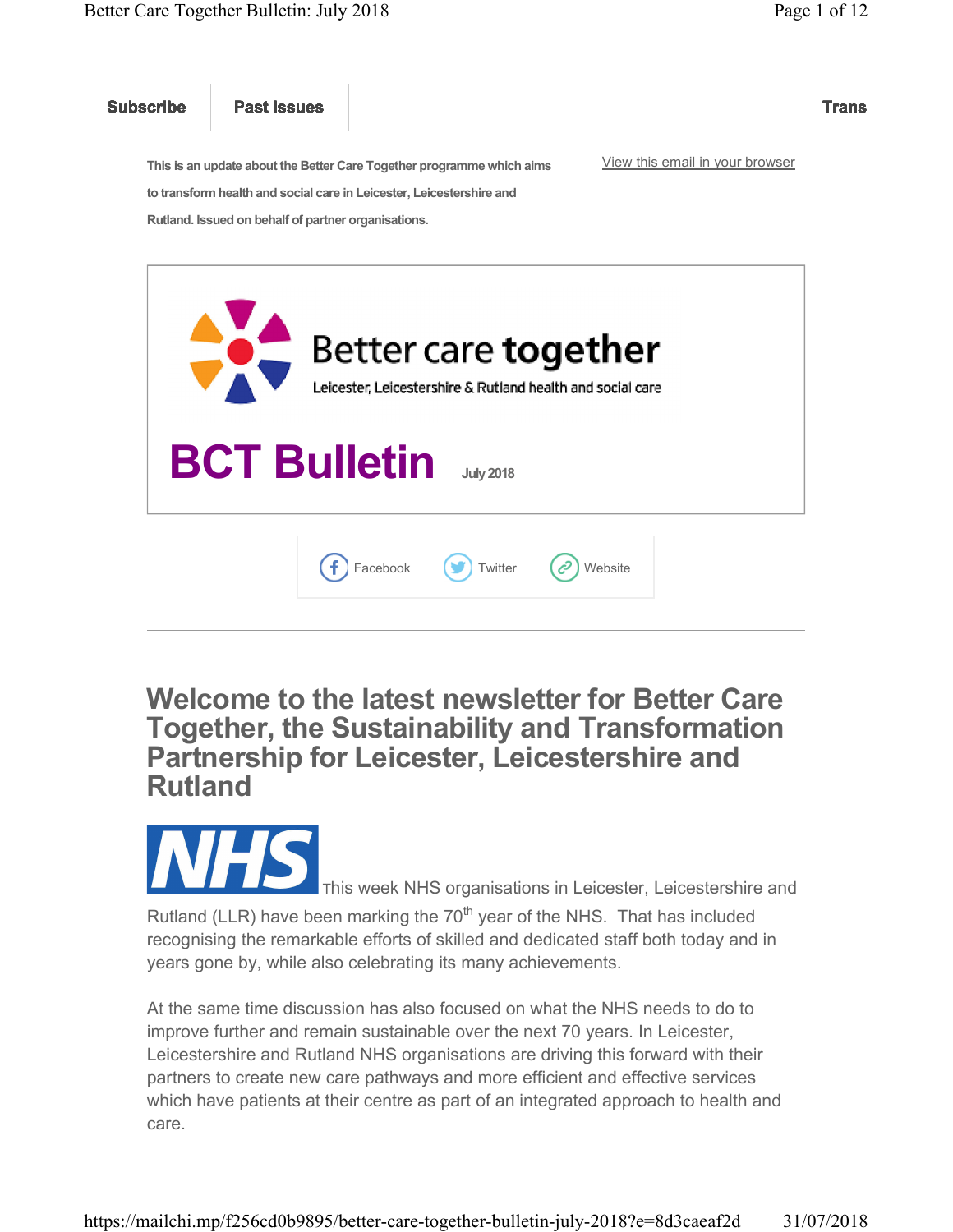The challenges to this work are well documented, but nonetheless we are seeing real progress as a result of moving towards a joined up approach.

This newsletter highlights regularly the ongoing achievements of Better Care Together (BCT) partners. In the next few weeks we will also be publishing 'Next Steps to better care in Leicester, Leicestershire and Rutland' - a document that will combine an update on the progress with a refreshed strategic direction that responds to the feedback on our initial proposals made in November 2016. The details of the content of the document was referred to in a statement we issued at the beginning of June, which you can read on our website (http://www.bettercareleicester.nhs.uk/thebct-plan/whats-changed/.

The Next Steps document will be published on our website and circulated to stakeholders and partners.

If you would like more information on the work of our BCT Partnership, visit http://www.bettercareleicester.nhs.uk/ and subscribe to our mailing list to receive future information about the Leicester, Leicestershire and Rutland Better Care Together Partnership.

#### Supporting people at risk of suffering a fall

Nearly 2,000 people who have had or are in danger of a fall have been helped by a local service designed to manage people's conditions and keep them safe in their own homes.

The aim of the LLR falls programme is to improve the treatment pathway for those identified as being at risk of



suffering a fall, or those who have experienced a fall. This is being achieved by enabling quicker access to treatment and advice, ensuring those needing specialist care have as short a referral time as possible, and providing information and services for people to help them reduce their risk of falling, such as how to restore and improve their own strength and balance.

Research and evidence including via the National Institute for Health and Care Excellence (NICE) has consistently demonstrated that people reduce their risk of falling by addressing these aspects.

Over 300 people have benefited from attending the Steady Steps postural stability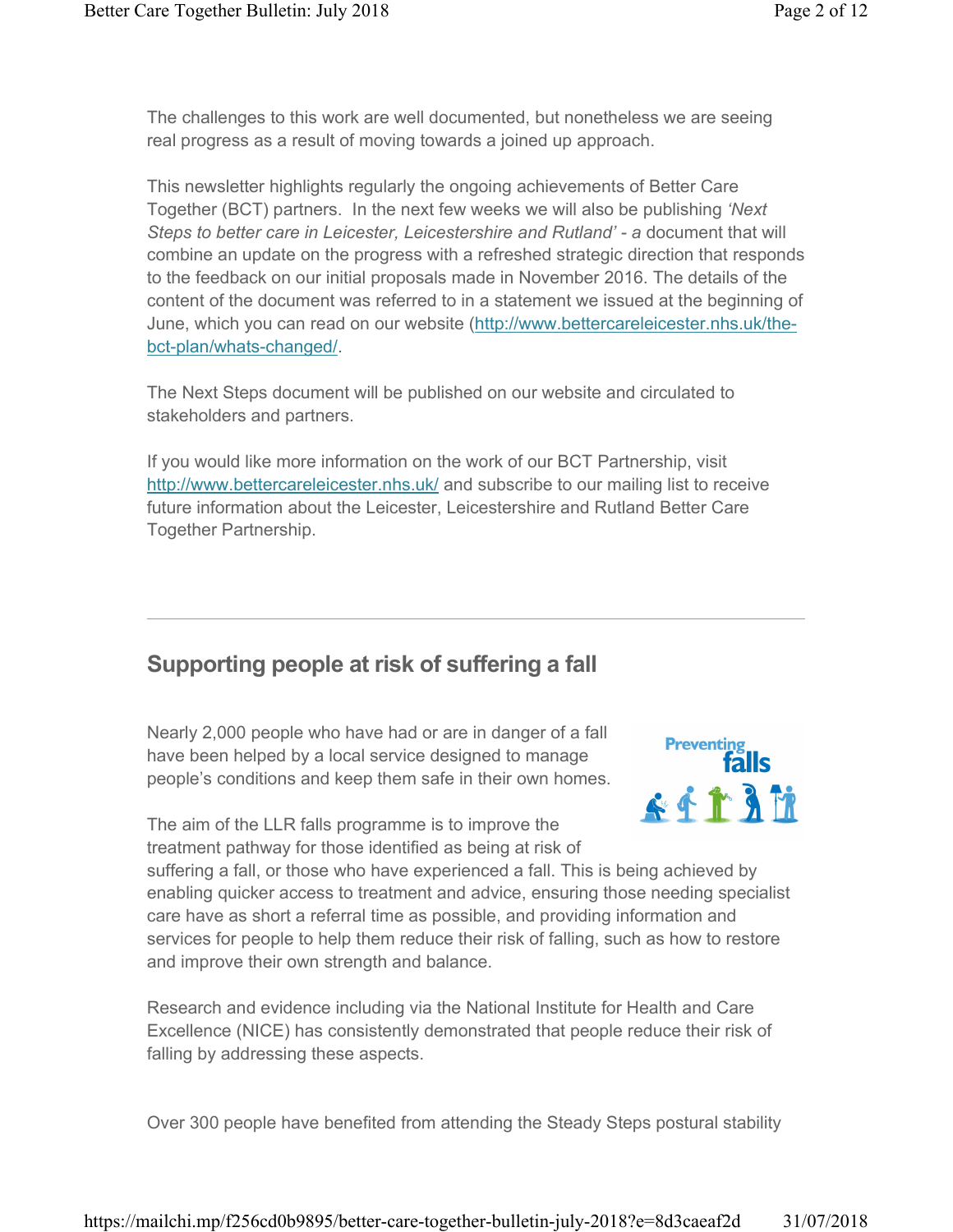programme. In addition over 1,600 referrals have been made into consultant clinics and triaged by a Falls therapist over the last 18 months through programme including during the pilot stage. This has resulted in over 50% of people being fast tracked to receive specialist therapy falls prevention care within 2 to 4 weeks of the referral.

The falls programme provides for both professionals and patients the tools they need to ensure that the most appropriate course of action is taken to help each individual maintain their independence and, as much as possible, to avoid a falls related admission to hospital. This includes:

- Prompt specialist therapy triage and assessment for all referrals into the Consultant Falls clinics to enable quicker therapy treatment to be given. This way of working by partners is being embedded into day-today practices of teams.
- Specialist therapy and falls prevention training for care home staff developed jointly by Leicestershire Partnership Trust and Leicestershire County Council's Adult Social Care.
- The continued development of the local falls management exercise programme, known as "Steady Steps". This is delivered in partnership with Public Health, and is designed to give people skills and strategies to reduce their risk of suffering a fall in the future.
- Work to develop and extend access to an electronic Falls Risk Assessment Tool (e-FRAT) . e-Frat is a simple App that helps to identify the appropriate care a vulnerable person needs to reduce their risk of falling. Phase 1 is a roll out into East Midlands Ambulance Service.
- Initiate a pilot project to develop a non-emergency falls response service for Leicestershire and Rutland. This service is for people who have fallen, and following a call being placed to the Ambulance Service have been triaged as having no medical needs, but who require support to be lifted from the floor. Currently this cohort of patients can wait a long time to be assisted from the floor, which in turn impacts upon their ability to recover from the fall.
- Partnering with the East Midlands Academic Health Science Network (EMAHSN) to implement a variety of interventions and self-assessment pathways, to promote healthy ageing and falls prevention. Additionally, discussions are taking place to understand how these elements can be adopted by Primary Care to support the frailty reviews within GP practice.

For further information contact Mark Dewick, Health and Care Integration Programme Manager – mark.dewick@leics.gov.uk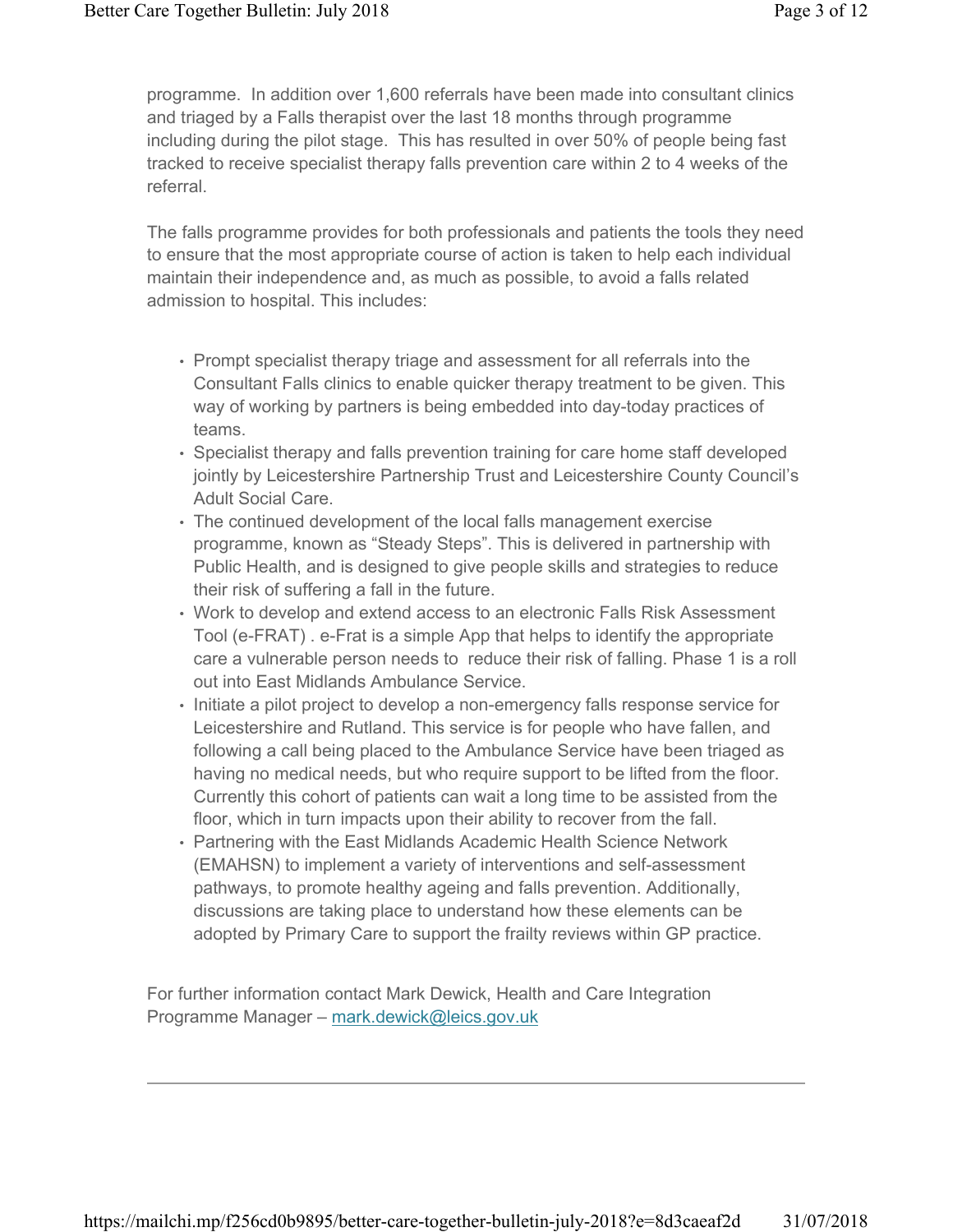# Getting frail patients and those will multiple conditions the right care to prevent an admission to hospital

BCT partners are working at pace to design and implement an improved system of care for frail and multi-morbid patients to support the expected pressure over the winter period.

It is well known that around 20% of our most vulnerable patients – the oldest and those with the most serious and complex health conditions - take up approximately 80% of resources across the health and care system.

These patients are more likely to end up in A&E, and be admitted and stay in hospital for a longer period of time than they need to be. This often leads to worse outcomes for them.

Working with many of the BCT work streams including Home First, Integrated Locality Teams and Medicines Optimisation, we are enhancing services provided in the community for patients who require complex support, are frail or who have a multiple number diseases e.g. diabetes and heart disease to prevent a hospital admission becoming necessary.

If an admission is required we are ensuring we are responding effectively in a crisis, enhancing discharge processes and the support provided after discharge to prevent a readmission.

A time-limited Frailty Task Force was set up in May to concentrate on delivering 16 specific improvements across the health and care system before winter 2018/19. These include finding a consistent way of identifying the patients across LLR who could benefit most from a more standardised, effective and efficient intervention and then ensuring that a robust care plan is visible to everyone involved in delivering their care.

In addition, if patients do find themselves in crisis and in acute care we will ensure their discharge is planned from an early stage with services in place to prevent a readmission.

With winter only 17 weeks away this work provides the opportunity to prioritise and allocate resource to an important area of work across health and care organisations to support patients and their carers.

Professor Mayur Lakhani, GP and Chair of the Clinical Leadership Group for BCT said: "Caring for our most vulnerable people is vital. As a GP I know that inappropriate admissions and unnecessarily long periods in hospital can be

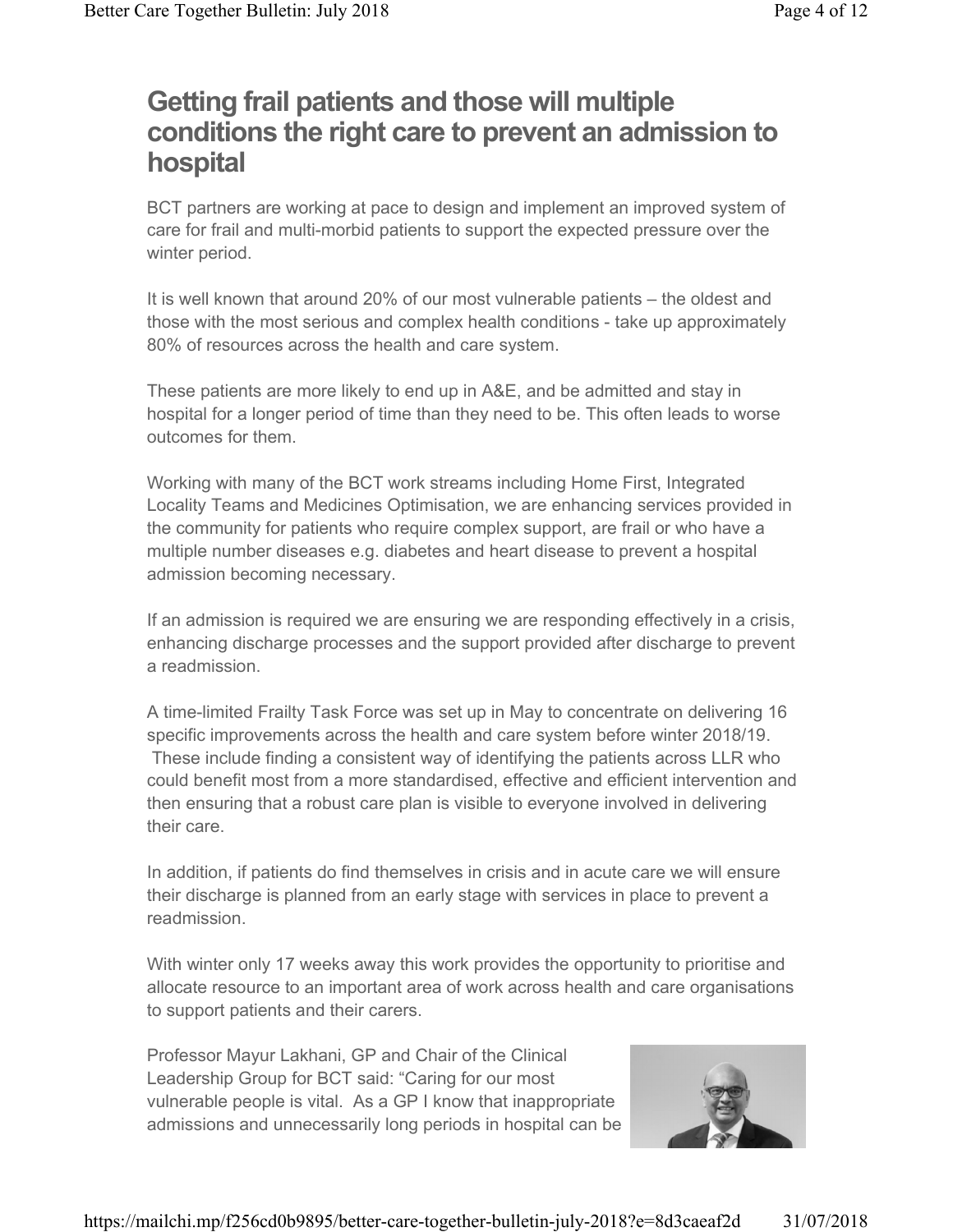very harmful to my patients as they may deteriorate to a point where a return to their home is no longer an option. Getting services right for people living with frailty has become a priority for BCT partners. This joint work across a range of



health professionals will ensure that we understand the particularly needs of frail people, prevent them deteriorating in a compassionate way and, if a hospital admission is necessary then arrange a discharge quickly."

# Delivering improved integrated care close to home

The three Clinical Commissioning Groups in LLR - NHS Leicester City, NHS East Leicestershire and Rutland CCG and NHS West Leicestershire CCG - are to work with patients, clinicians and healthcare staff to develop proposals that will support improved integrated care for patients at home and in local communities by redesigning a number of existing community healthcare services.

The redesign builds on existing work and will involve a lot of partners including Leicestershire Partnership NHS Trust (LPT), as the main provider of these community services as well as social care, primary care and acute services.

Community health services play a vital role in the health and care system, and feedback from local people is that they value the high quality care provided to them, but services don't always work together as well as they should.

We recognise that people often need support from more than one service across health and social care. One of the objectives of the redesign will be to ensure we can deliver better services that are joined up and wrap around the needs of patients.

We know that people want to be at home and stay at home whenever they can, and a number of reviews have shown that we aren't always managing patients in the best setting for them.

Clinical evidence tells us that many people recover much better and faster at home too. In order for people to receive this type of care we need to make sure we have the right community healthcare services, working in partnership with social care and primary care.

The challenges of an ever-increasing elderly population, many with multiple longterm conditions, mean a future health and social care financial gap of millions of pounds if the local system is not effectively improved. Building on work already taking place within LPT, changes will need to be made across the health and social care system in order to continue to provide the highest quality healthcare for local people within the resources available, and to manage demand for acute and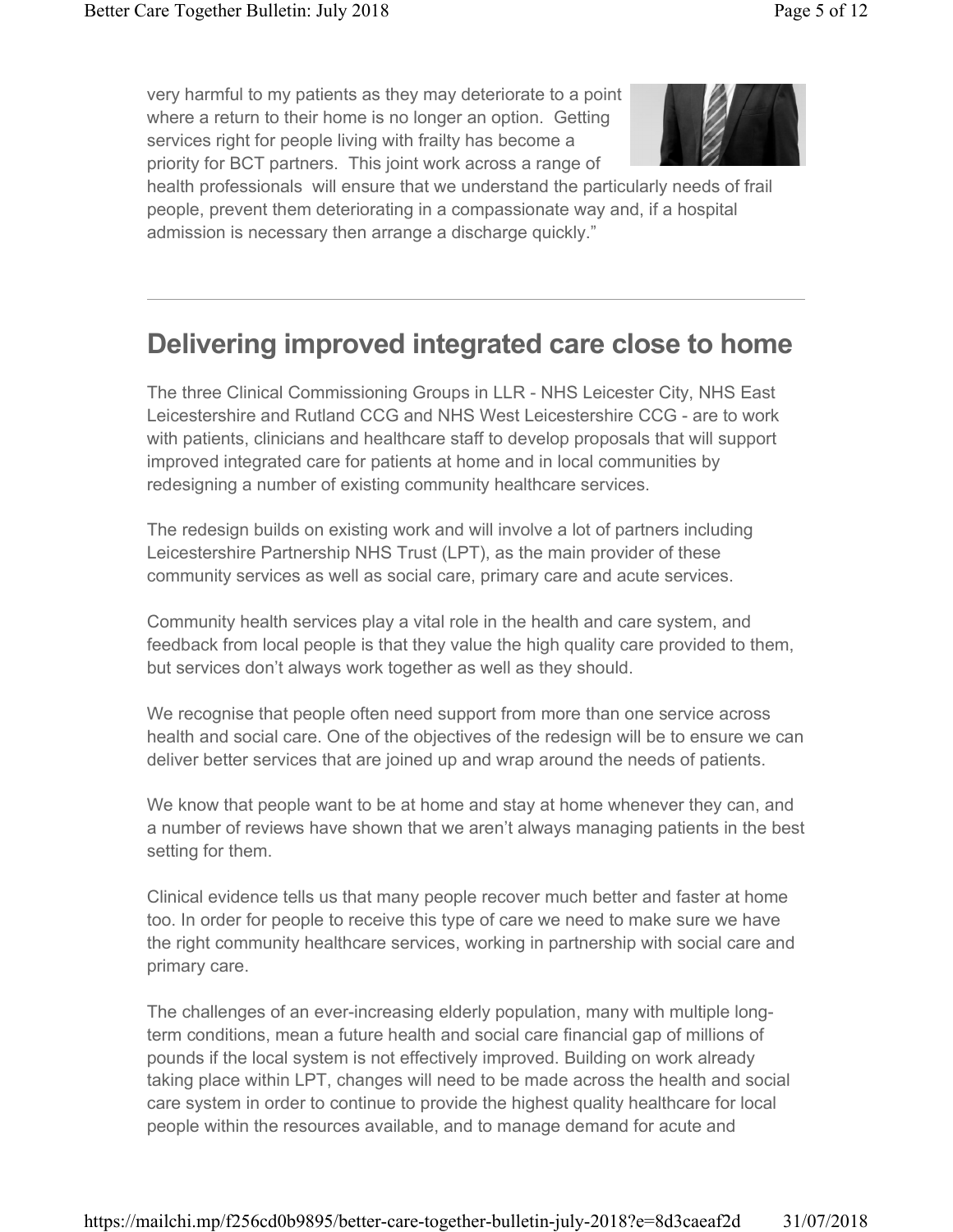emergency care.

We have not undertaken a fundamental review of community health services in LLR for a number of years, and it is now timely to do this to ensure that services will be able to respond to demographic changes and increased moves towards integrated care and home based care.

This work will build on work already underway to gain a better understanding of how services may need to be redesigned to support the delivery of BCT priorities around 'Home First' care and Integrated Locality Teams:

- District Nursing Services
- Intensive Community Support (ICS)
- Community Hospital Beds (including stroke beds)
- Community Therapy Services (not including MSK physiotherapy)
- Community integrated Neuro and Stroke Service
- Primary Care Co-ordinators

The redesign work will also include reviewing the clinical model for bed based services, providing clarity on the type and number of community beds needed to complement a strengthened home based support services in future.

In late summer we will start engaging with patients, carers, staff and communities to understand what matters most to them with the aim of their insights influencing recommendations for any service changes later in the year.

As the work commences other community health services may be looked at as part of a second phase of work.

If you have any questions about the work to redesign community services please email: communityservicesredesign@westleicestershireccg.nhs.uk



## Supporting people and their families in later stages of life

End of life care aims to support people, their families and carers in the later stages of their life. Making sure the right care is available both in the lead up to death and afterwards for patients, family and carers makes a huge difference to all those affected at such an upsetting time.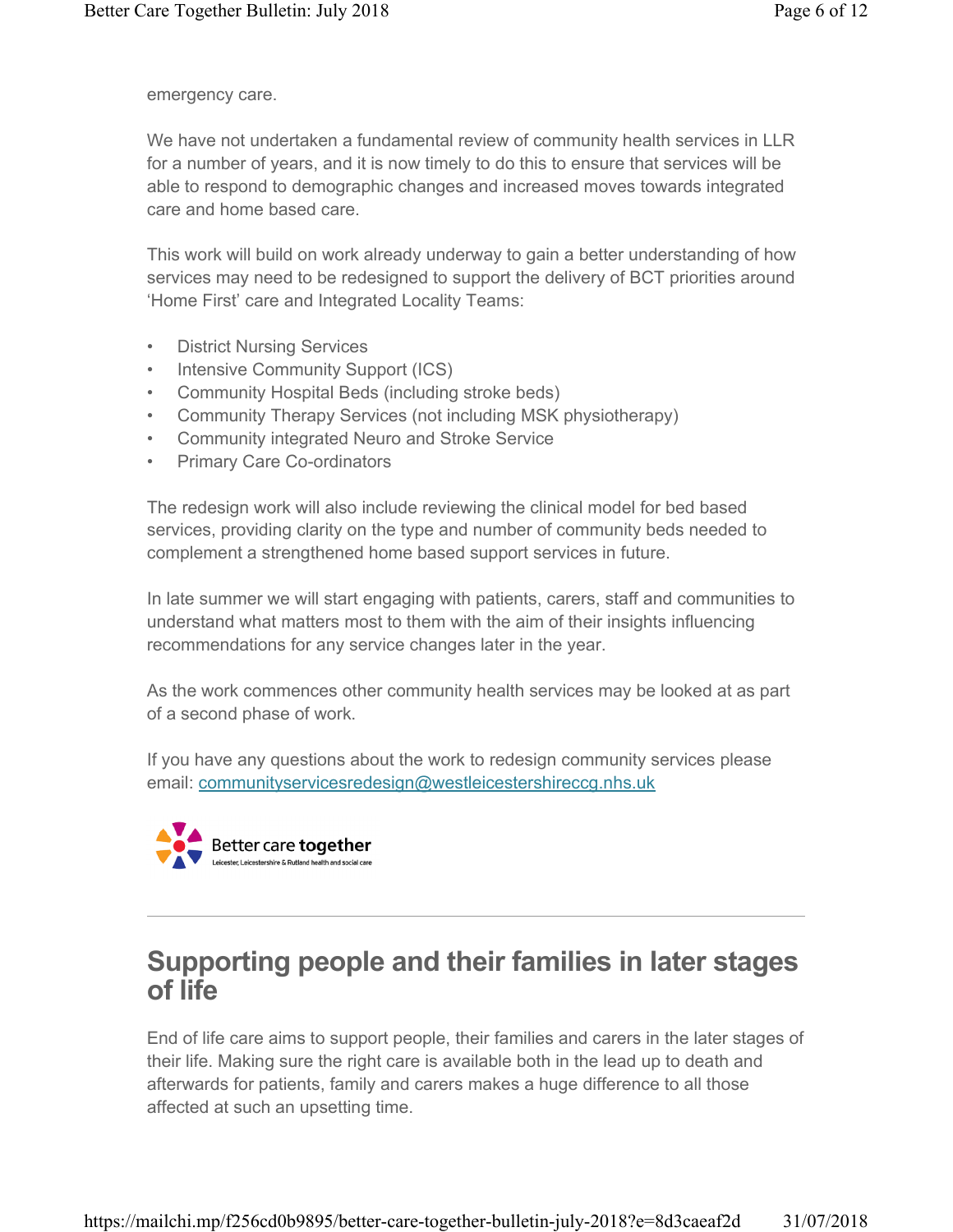In LLR, a new approach to care for the people at the end of their life, brings together the expertise of the local NHS, local authorities, Marie Curie and LOROS to provide a more joined - up, personalised service which puts the needs of patient, family and carers right at the centre of this care.

The End of Life workstream for Better Care Together reviewed how we provided end of life and palliative care services for our patients. An essential part of this was to ensure we took into account the preferences of patients, their families and carers from national research and local insights to create a shared vision across the three Clinical Commissioning Groups who commission services and Leicestershire Partnership NHS Trust (LPT), University Hospitals Leicester, the three local authorities and the voluntary sector, who support the delivery of services.

The vision is now becoming reality as we develop an Integrated Community Palliative Care service that is patient centred and designed to respond quickly to their needs, which will commence in the Spring of 2019.

The newly integrated service is made up of colleagues from existing services including LPT, LOROS and Marie Curie who provide a coordinated palliative care service, 24 hours a day 7 days a week, based on need.

Clinicians, patients and carers can access now palliative care input for referrals and for general enquiries using one telephone number, rather than having a different number for each organisation.

The service will provide rapid response to support patients who can be quickly discharged from hospital as well as support those who need urgent care in the community to allow them to end their life in the place of their choice.

### Increasing the update of screening of colorectal cancer

In order to improve mortality and ill health from colorectal cancer we have to find out about it earlier.

The only way is to pick up cancer in patients before they are symptomatic i.e. to increase the uptake of screening.

From February this year patients who have symptoms of change in bowel habits and abdominal pain are required to have a FIT test (Faecal Immunochemical Test). FIT has been considered as a way to assess the risk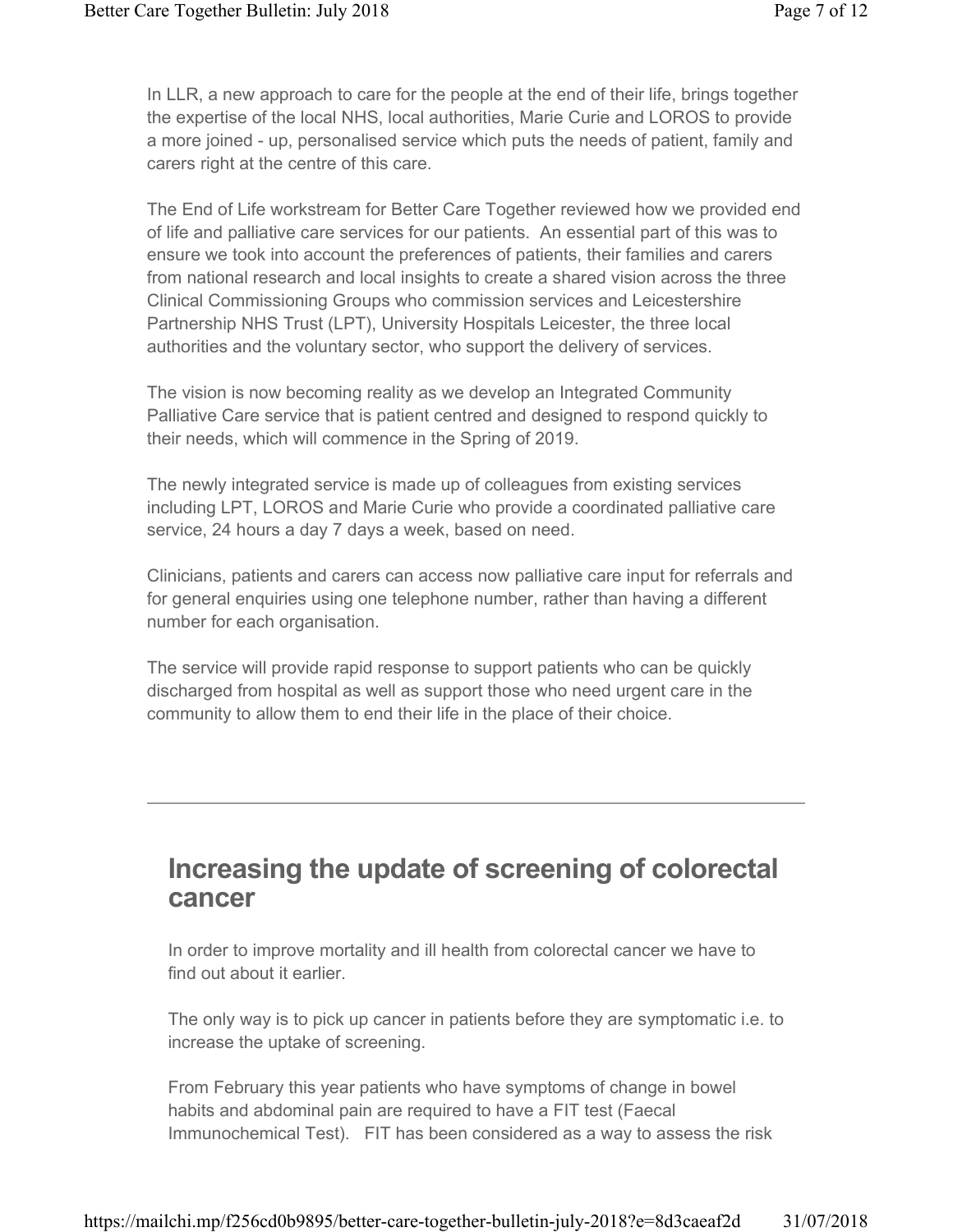to patients and reduce demand for colonoscopy

For patients whose test were reviewed by their GPs as positive then a 2 week wait referral will be made to University Hospitals of Leicester.

The tests are processed and analysed by the East Midlands Screening Hub (Nottingham) and the GP is informed if the results are positive or negative. Negative tests give a 99.7% chance that the patient does not have cancer and does not require further invasive diagnostic tests.

Positive results mean the patient needs to be referred under a 2 week wait for a CT

Colon Scan to determine a definitive diagnosis.

Of the 701 patients who went through the service between February and the end of April 2018, 70% of them have not needed a referral.

# BCT partners joined a debate at De Montfort University

BCT partners from UHL, primary care and the clinical commissioning groups joined a discussion and debate on different aspects of health care at an event held in June.

Coordinated by the Health Policy Research Unit at Leicester's De Montfort University, health professionals discussed with academics, patients and carers the new model of care being introduced locally. Particular focus was given to the work to strengthen primary care helping people make the right lifestyle choices and improve access to GPs and practice teams. We also discussed the support being provided to patients at home and in the community and the proposals to reconfigure Leicester's acute hospitals to provide the best patient outcomes in a high quality and safe environment that is affordable.

BCT partners would like to thank Sally Ruane and staff at the Health Policy Research Unit for coordinating the event and inviting staff to participate in the lively debate.



Local leaders backed by regional academy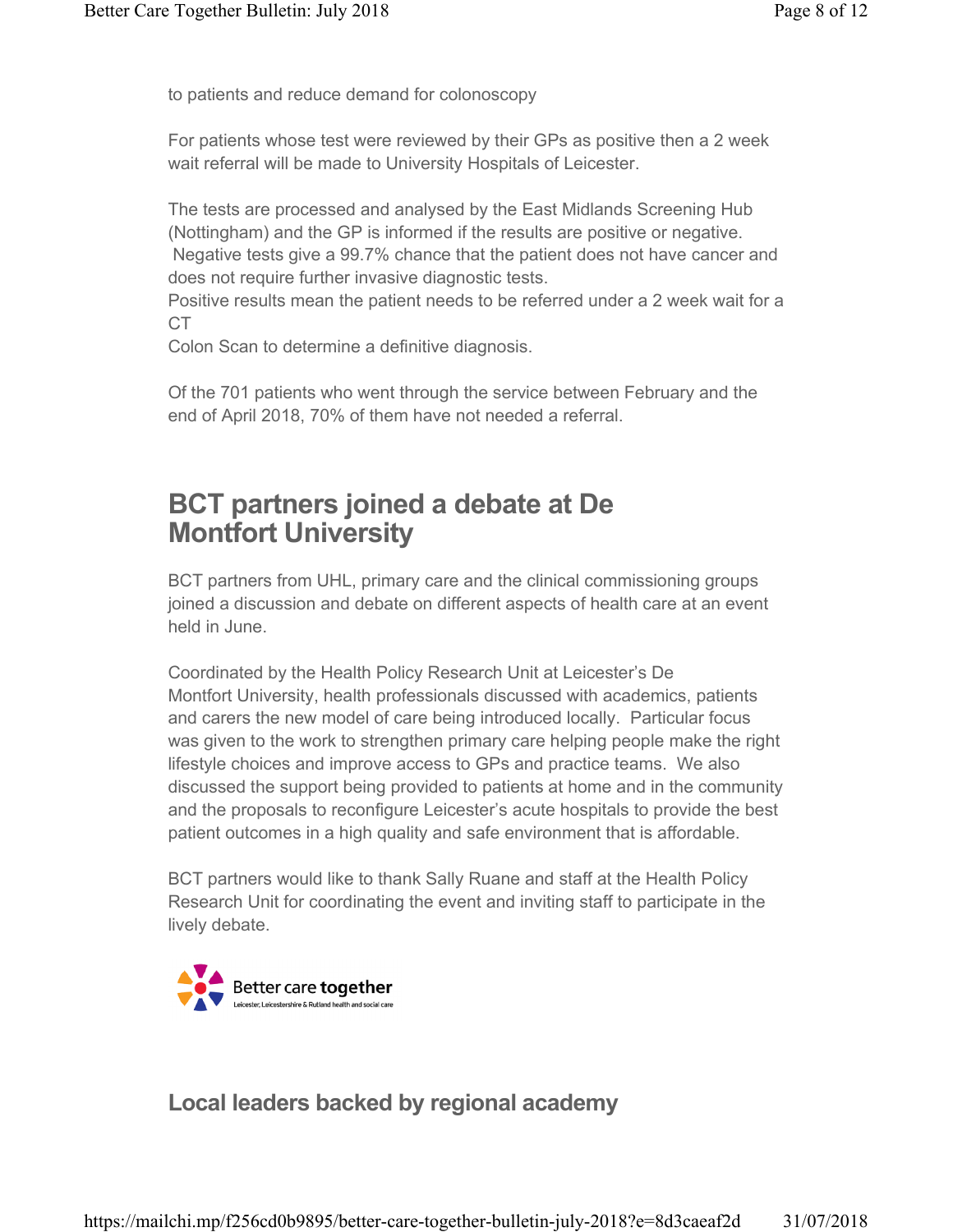Our system leaders are embarking on development opportunities to integrate local services and benefit their patients.

The Integrated Teams workstream is already benefiting from access to the Leading Across Boundaries programme during 2017/18. This has enabled initial locality leaders across social care, primary care and community nursing to have access to a joint leadership development programme, in small groups, at a critical stage in the formation of a new model of care in LLR.

East Midlands Leadership Academy has now expanded this work to offer additional development opportunities which include "One team, tackling barriers to integration", "The LLR Model of Care Coordination" and "The wraparound prevention offer" as well as looking at analysing the impact of the service improvements that are being introduced.

# NHS heroes from Leicester on star-studded charity single

Two NHS heroes from Leicester have joined the likes of Tony Hadley, boyband Blue, UB40 and Beverley Knight to record a charity single to raise funds for healthcare charities across the UK.

Ambulance technician Kuldip Singh Bhamrah from East Midlands Ambulance Service (EMAS), and Vicky Cartwright, ward matron at University Hospitals of Leicester were invited to the iconic Abbey Road Studios in London to record the Beatles classic With a Little Help from My Friends.

The charity single, due to be released on 6 July as part of the NHS's 70th birthday, includes dozens of NHS heroes who have dedicated their lives to the health service – and Kuldip and Vicky were specially selected to appear on the track.

A 90-minute special on ITV documenting the creation of the charity single will also be shown on 4 July, followed by a world record attempt to host the biggest live singalong. Kuldip and Vicky, who live and work in Leicester, were specially selected to be part of the single due to their singing experience.

Kuldip, 65, based at Goodwood station and who has been in the service for 37 years, is well known throughout Leicestershire as 'the singing ambulanceman'. Kuldip, the first Sikh ambulanceman in the East Midlands and recipient of the Queen's Ambulance Medal, still sings to many of his patients and while he is working, as well as at events and at his temple to raise money for community defibrillators and local charities.

He said: "I can't help but sing at work because it is a job that makes me happy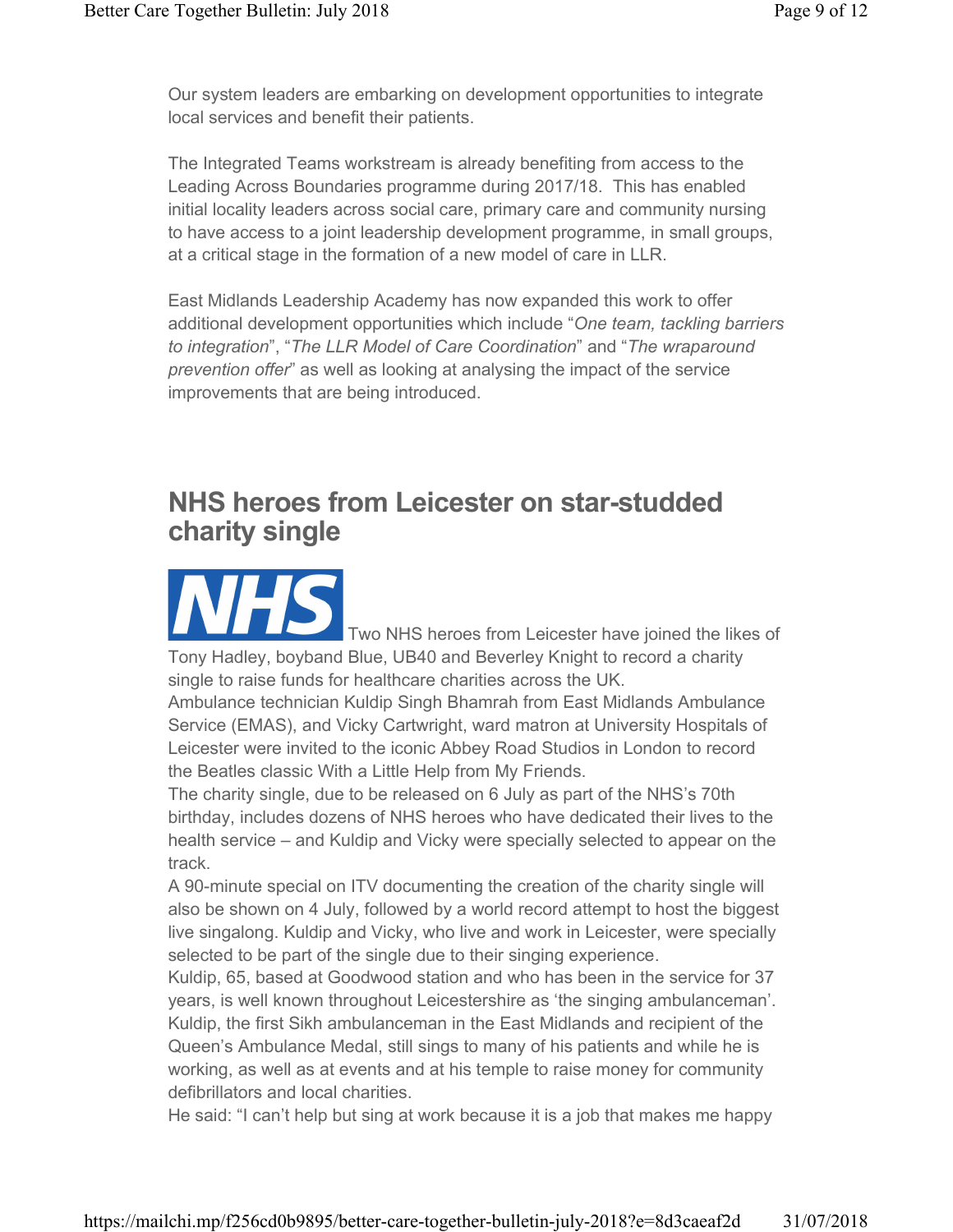because I like caring for people. Singing to them also helps to relax patients. – especially when I serenade them on the way to hospital."

In 2016, Vicky (41) based at Leicester Royal Infirmary hospital, created a rap about hand hygiene. She came up with the idea driving home from work. Leicester's Hospitals has used the rap in staff campaigns including staff inductions. Other Trusts from around the country have also used the rap. Vicky started her NHS career in 1998 and began working at Leicester's Hospitals in 2002 as a staff nurse. More recently she has been promoted to matron. Vicky is passionate about hand hygiene and gained a Master in Science (MSc) in Advancing Professional Practice.

Vicky said: "We didn't know that we were going to Abbey Road studios to record the single. Meeting and singing with so many famous faces and NHS staff from around the country was so empowering. To be part of something this special has been the highlight of my year. It has been amazing and a fantastic way to say thank you and Happy Birthday to the NHS!

The ITV documentary will be presented by Ashley Banjo and Sara Cox and aims to capture all the excitement of the recording of a charity with an array of stars including Seal, Beverley Knight, Guy Garvey and many more.

The show will hear exceptional stories from right across the NHS, meet extraordinary patients and NHS staff and deliver plenty of surprises and feelgood moments up and down the country's hospitals as they aim to recruit thousands of voices to swell the ranks of the Big NHS Singalong choir.

This latest mission into the charts follows the NHS Choir's 2015 hit single 'A Bridge Over You', which beat Justin Bieber to that year's UK Christmas number one spot.

The charity single will be released on 6 July. All proceeds will go to the NHS **Charities Together, a group of more than 100 NHS charities that have come** together to celebrate the 70th anniversary of the NHS and raise awareness of the work that NHS charities do to support the NHS.

# Mental health arts exhibition for NHS70

Staff and patients at the Bradgate Mental Health Unit were invited to an NHS Big7Tea party on 5 July – 70 years to the day since Nye Bevan's healthcare vision became reality.

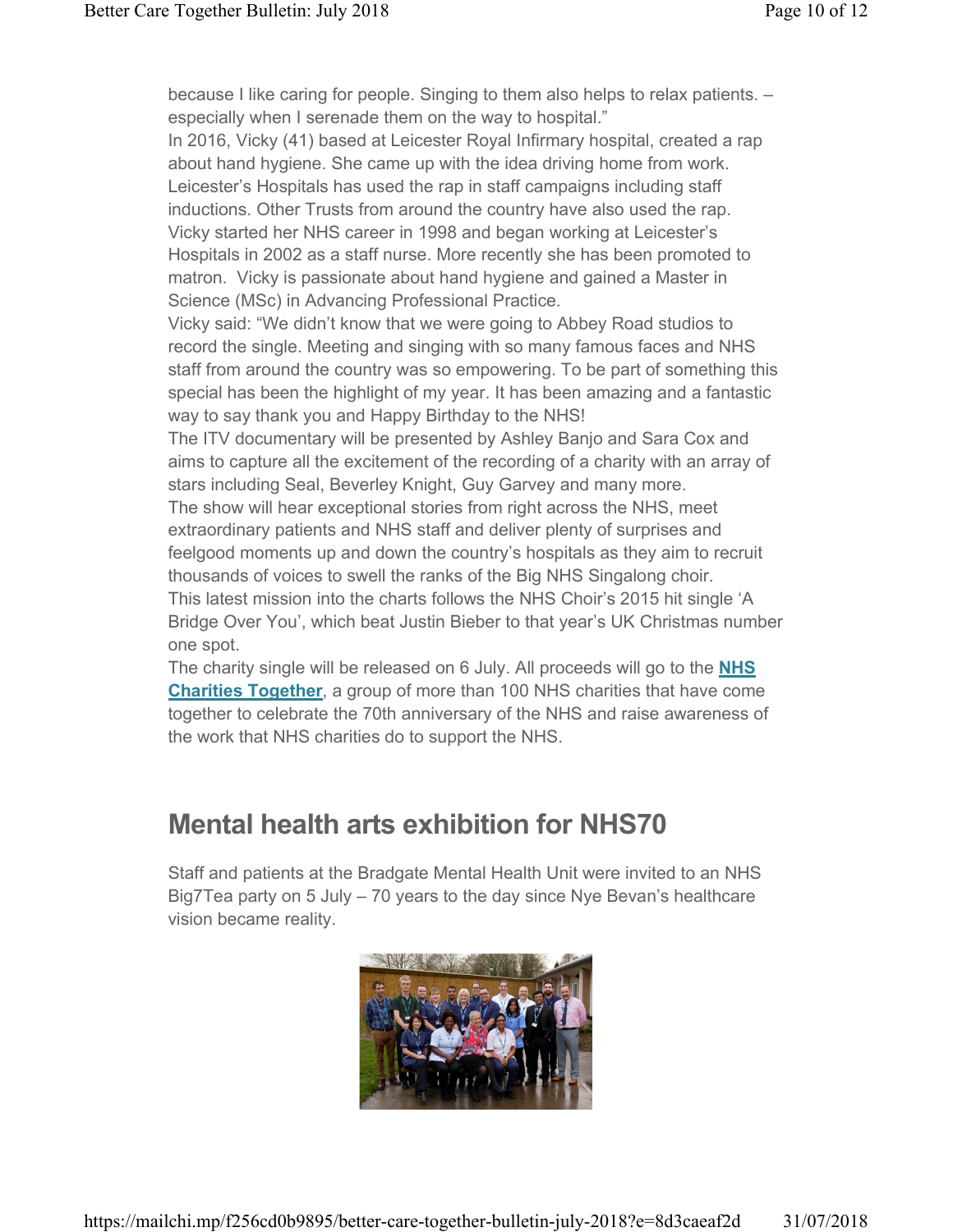They were welcomed with tea, birthday biscuits, celebration cake - and a unique arts exhibition celebrating the NHS story through a 'walk-round' timeline of historic NHS events.

The exhibition, currently on a county-wide roadshow of NHS sites, features more than 60 paintings, sketches and poems created by mental health service user artists who worked with participatory artist Scott Hegley.

It was part of a packed programme in the Recreation Room at the unit, on the Glenfield Hospital site. The event marks Leicestershir e Partnership NHS Trust's (LPT) part in the evolution of one of the country's best-loved institutions, and shine a spotlight on the staff who have made it happen.

The artwork will move to Westcotes Health Centre and the Evington Centre on the Leicester General Hospital site before being mounted as a long-term display in Leicester Royal Infirmary at the end of the NHS at 70 celebrations.

#### Share your news

We know that there are loads of great examples of innovative and integrated ways of work happening right across Leicester, Leicestershire and Rutland. If you have a story that you'd like to share in this bulletin please send us details.



Better Care Together, 1st Floor, St Johns House, 30 East Street, Leicester, LE1 6NB

unsubscribe from this list update subscription preferences